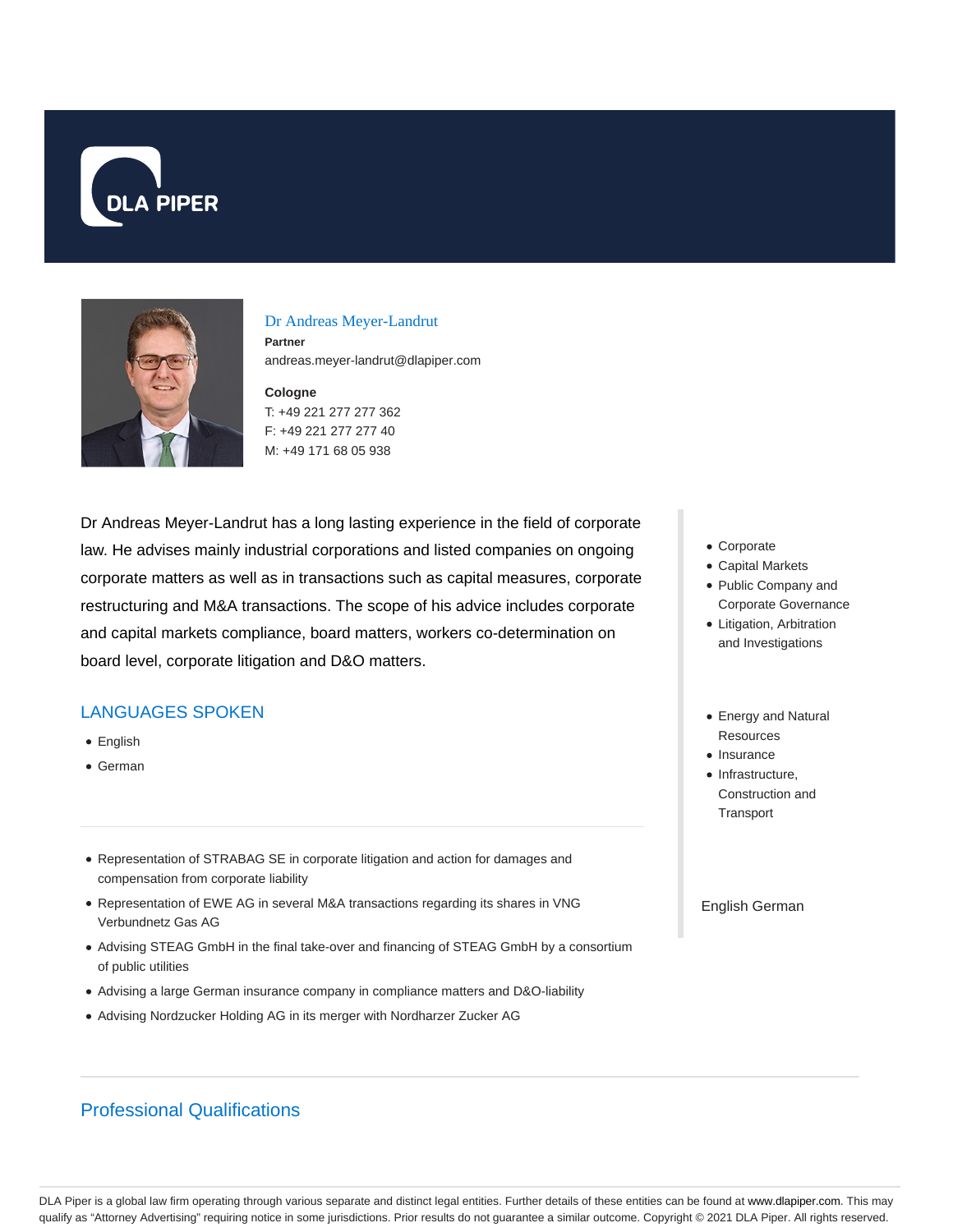Rechtsanwalt admitted with Rechtsanwaltskammer Cologne

## Prior Experience

- 2008, Partner of DLA Piper UK LLP
- 2000, Partner of a US law firm, Duesseldorf (Office Managing Partner)
- 1992, Partner of a national law firm, Frankfurt
- 1987, Associate at a national law firm, Frankfurt

#### **Recognitions**

- JUVE Handbook 2021/2022: Frequently recommended for corporate law
- Legal 500 Germany 2022: Recommended for corporate law
- Handelsblatt in cooperation with Best Lawyers 2022: Recommended for capital markets law and corporate
- Kanzleimonitor 2020/2021: Recommended for corporate as well as for stock corporation and group law
- Acritas Stars 2019: Listed as "Star Lawyer" in Germany

### **Education**

- Friedrich Wilhelm University of Bonn, First State Examination, 1984
- Higher Regional Court of Berlin, Second State Examination, 1987
- Friedrich Wilhelm University of Bonn, Ph.D, 1988

## INSIGHTS

### **Publications**

**\$name**

23 May 2021

- Meyer-Landrut (Hrsg.): 'Formularbuch GmbH-Recht', Carl Heymanns Verlag, 3rd edition, Köln 2016
- Andreas Meyer-Landrut/Cornelia Wendel: 'Satzungen und Hauptversammlungsbeschlüsse der AG' RWS-Vertragskommentare 12, 2. Aufl. RWS Verlag Köln 2011
- Feddersen/Meyer-Landrut: 'Partnerschaftsgesellschaft Kommentar und Mustervertrag', Luchterhand, Neuwied, 1995
- Meyer-Landrut: 'Europäische Wirtschaftliche Interessenvereinigung', Schäffer-Verlag, Stuttgart, 1988

#### **Events**

Andreas Meyer-Landrut is a regular speaker at conferences and seminars regarding corporate law issues, regularly together with Management Forum Starnberg and Deutsches Verwaltungs- und Aufsichtsratsinstitut e.V. (DVAI).

#### **NEWS**

**Best Lawyers / Handelsblatt recommends a total of 90 lawyers from DLA Piper in Germany**

24 June 2022

DLA Piper is a global law firm operating through various separate and distinct legal entities. Further details of these entities can be found at www.dlapiper.com. This may qualify as "Attorney Advertising" requiring notice in some jurisdictions. Prior results do not guarantee a similar outcome. Copyright © 2021 DLA Piper. All rights reserved.